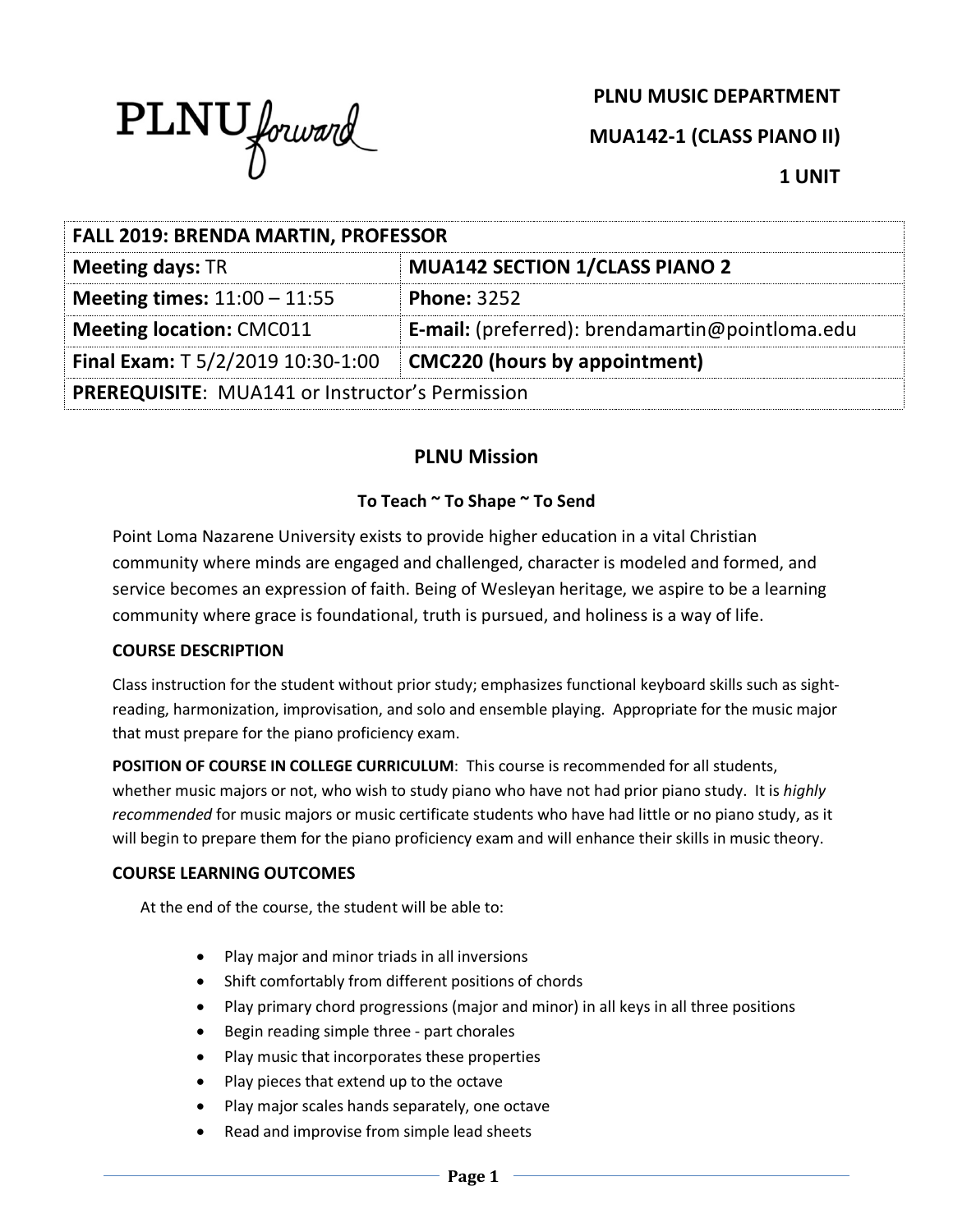- Improvise simple two-handed accompaniments for singing or accompanying
- Play one-octave scales and arpeggios
- For music majors: begin work on piano proficiency exam with the goal of passing at least one part of it.

#### **GROUP PARTICIPATION**

The goals of the class are dependent upon the class helping each other to achieve these goals. Throughout the course of the semester you will have the opportunity to participate in community by helping each other. This includes working in groups, being on time, and being respectful of each other's time. On the rare occasion that you might arrive after the class is in session, please show courtesy to your classmates and the professor by slipping in quietly and taking your seat. Please be careful not to disrupt the activity that is going on by interrupting in order to find your place. Rather, try to join in as best you can and wait until there is a break before you ask a question of your neighbor or the professor. Questions are always welcome. If you are struggling with the material, please talk to me after class so we can make an appointment.

#### **REQUIRED TEXTS AND RECOMMENDED STUDY RESOURCES**

All course materials will be available on the website: www.eNovativePiano.com . In lieu of a textbook, you will be required to purchase a subscription that will give you access to the site for the entire semester. Many of the materials on this site are multimedia, but you may wish to print out the "printable" documents and assignments and keep them organized in a notebook. For instructions on how to purchase the required subscription, go to the Canvas website for this class and open the document: eNP Student Information (1).pdf. Everyone must be registered for the online text by the next class session. You must purchase access to the online text in order to take the class.

#### **COURSE SCHEDULE AND ASSIGNMENTS**

REQUIRED MATERIALS: You must bring a laptop or iPad to class, along with a pair of earbuds for doing in-class work in groups and on your own. All material from the lessons may be printed up and brought to class, you will need access to the website for in-class activities. Other materials, such as the syllabus and any additional handouts or links will be uploaded to "Canvas." Bring a pencil and all course materials to class!

SCHEDULING: Homework will be assigned through CANVAS for this class. Check Canvas frequently for due dates and assignments. Assignments must be done BEFORE coming to class. In case of absence, each student is responsible to keep up with the class assignments.

#### **ASSESSMENT AND GRADING**

METHODS USED IN THE COURSE: Students enrolled in MUA142 will achieve the objectives of the course through multiple methods:

- Class attendance, discussion, and participation in group and individual activities
- Quizzes, both in class and through video upload
- Outside practice and work on assigned course material through the web-based text
- Graded performances, both live and through video upload
- Full participation in the class is expected. Students must be fully engaged with the class in order to receive credit for class participation.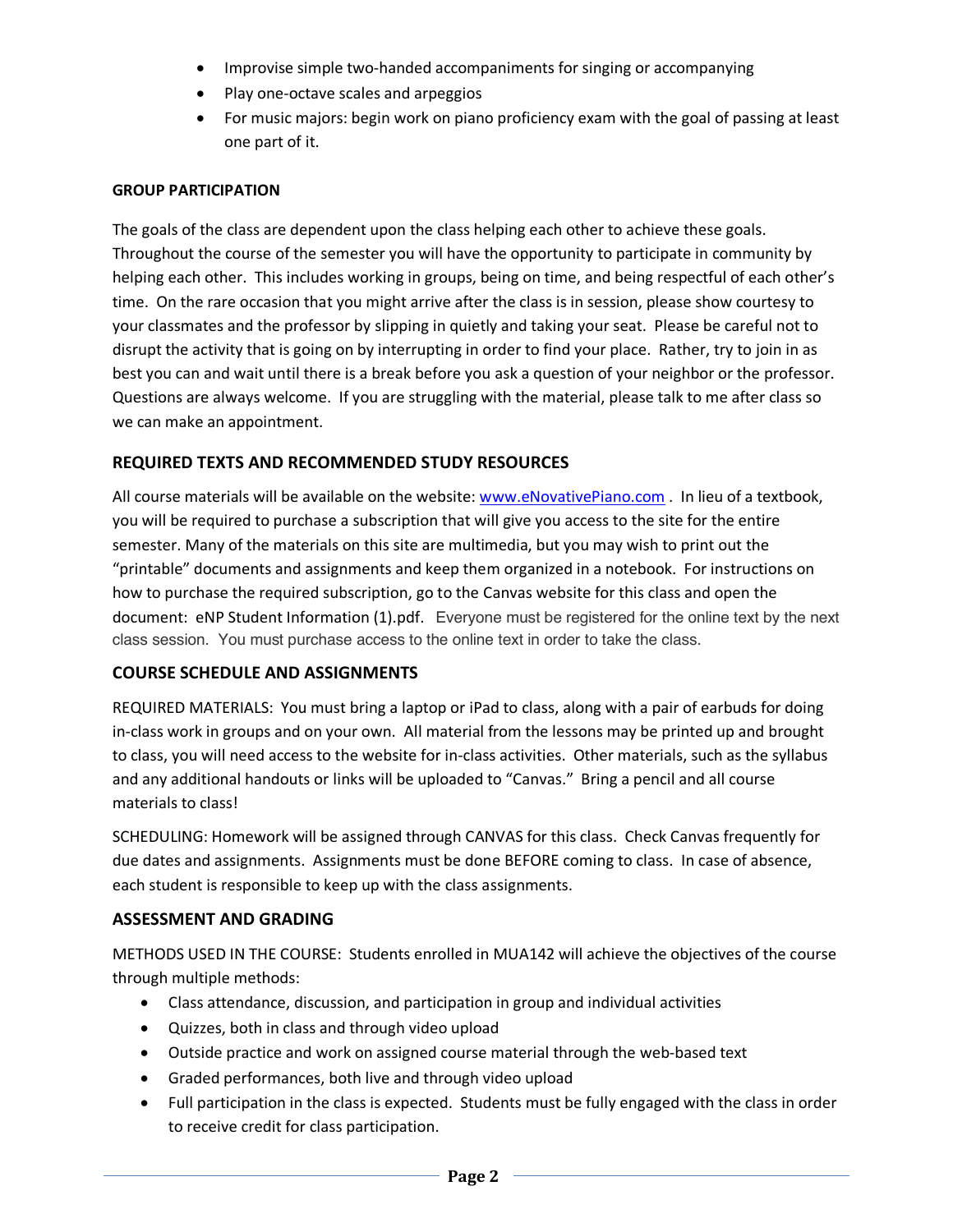PRACTICE AND PRACTICE ROOMS: The practice rooms are located in the basement of Cooper (the floor you are on). For practice room access and policies, please refer to the handout: "Practice Room Polices" on the home page of this course. Students are expected to practice at least 3 hours per week outside of class. It is likely that some students will require more practice than others in order to be adequately prepared for each class. Each student must keep a regular practice log on eNovative (whenever you practice a piece you must log your practice time). Practice logs will be checked periodically throughout the semester and will count towards the class participation grade.

QUIZZES AND EXAMS: Quizzes will be given frequently (announced and unannounced). Playing quizzes will include repertoire, chords, scales, sight-reading, and other exercises. A midterm and a final exam will also be given. There will be three prepared performances in which students will prepare a piece (from a list of choices) to perform for the class. At least one of these will be a creative project where the students accompanies themselves or a classmate singing or playing an instrument.

#### MAKEUP POLICY:

- Quizzes are often given at the beginning of class do not be late! If you come after the quiz is given you may not be allowed to take the quiz.
- Only one missed quiz can be made up; however, the lowest quiz score will be dropped at the end of the semester. Please save this drop and makeup for when you really need them (such as illness, etc.)
- Mid-term exams or in-class performances WILL NOT be made up unless missed due to illness or family emergency, and the professor must be notified in advance by e-mail.
- Performance grades will not be dropped.
- You must take both the mid-term and final exam in order to pass the class.

| Final grade determined as follows:     | Grading scale: |               |
|----------------------------------------|----------------|---------------|
| 5% Practice logs/participation         | $A = 93 - 100$ | $C = 73 - 76$ |
| 5% Attendance                          | $A = 92 - 90$  | $C = 70 - 72$ |
| 10% 3 In-class performances            | $B+=87-89$     | $D+=67-69$    |
| 30% Quizzes (some live, some uploaded) | $B = 83 - 86$  | $D = 63 - 66$ |
| 25% Midterm                            | $B = 80 - 82$  | $D = 60 - 62$ |
| 25% Final                              | $C+=77-79$     | $F = 0.59$    |

## **INCOMPLETES AND LATE ASSIGNMENTS**

All assignments are to be submitted/turned in by the beginning of the class session when they are due—including assignments posted in Canvas. Incompletes will only be assigned in extremely unusual circumstances.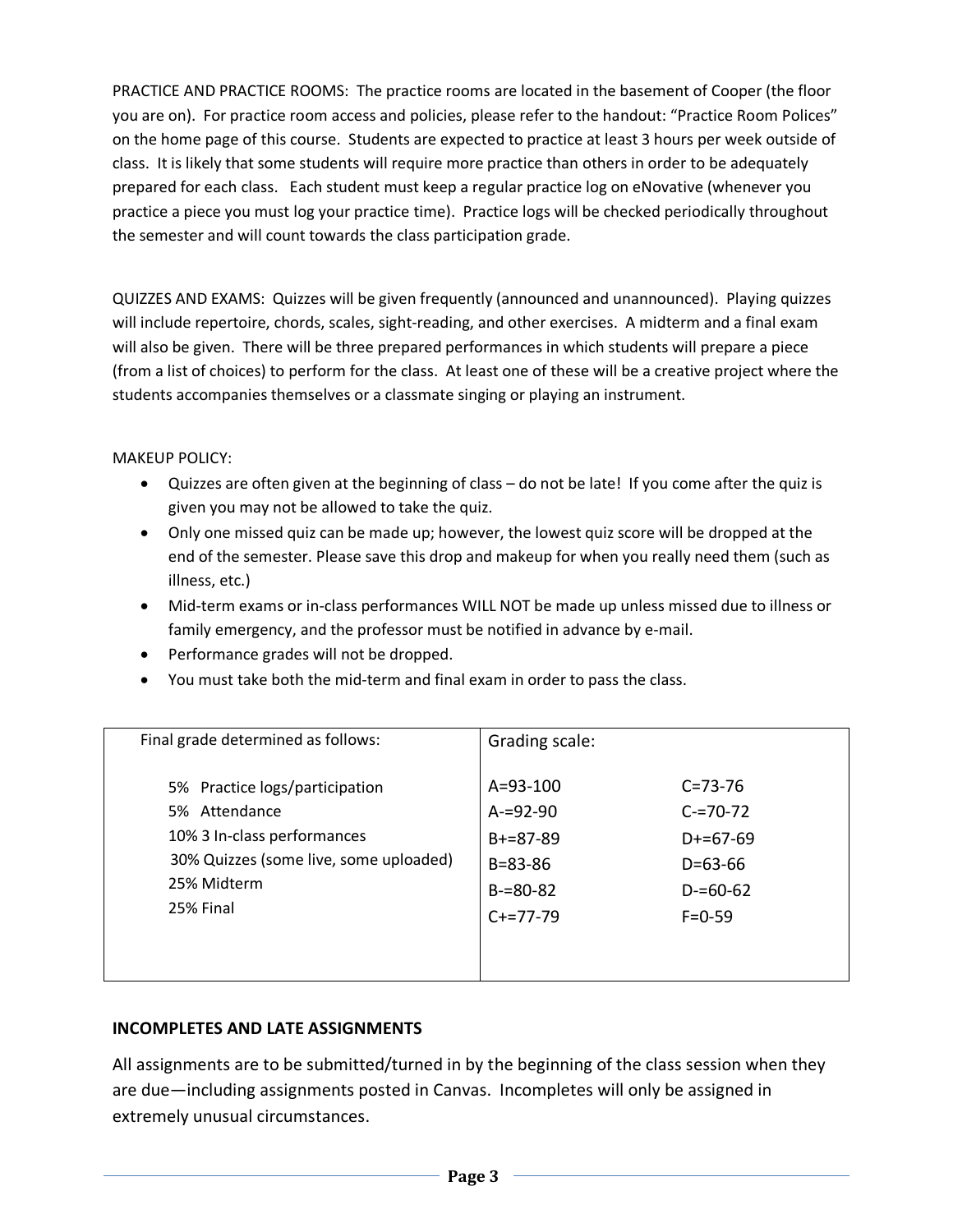## **FINAL EXAMINATION POLICY**

Successful completion of this class requires taking the final examination **on its scheduled day**. The final examination schedule is posted on the Class Schedules site. No requests for early examinations or alternative days will be approved.

NOTE: The following policies are to be used without changes:

## **PLNU COPYRIGHT POLICY**

Point Loma Nazarene University, as a non-profit educational institution, is entitled by law to use materials protected by the US Copyright Act for classroom education. Any use of those materials outside the class may violate the law.

## **PLNU ACADEMIC HONESTY POLICY**

Students should demonstrate academic honesty by doing original work and by giving appropriate credit to the ideas of others. Academic dishonesty is the act of presenting information, ideas, and/or concepts as one's own when in reality they are the results of another person's creativity and effort. A faculty member who believes a situation involving academic dishonesty has been detected may assign a failing grade for that assignment or examination, or, depending on the seriousness of the offense, for the course. Faculty should follow and students may appeal using the procedure in the university Catalog. See Academic Policies for definitions of kinds of academic dishonesty and for further policy information.

# **PLNU ACADEMIC ACCOMMODATIONS POLICY**

If you have a diagnosed disability, please contact PLNU's Disability Resource Center (DRC) within the first two weeks of class to demonstrate need and to register for accommodation by phone at 619-849-2486 or by e-mail at DRC@pointloma.edu. See Disability Resource Center for additional information.

# **PLNU ATTENDANCE AND PARTICIPATION POLICY**

Regular and punctual attendance at all classes is considered essential to optimum academic achievement. If the student is absent from more than 10 percent of class meetings, the faculty member can file a written report which may result in de-enrollment. If the absences exceed 20 percent, the student may be de-enrolled without notice until the university drop date or, after that date, receive the appropriate grade for their work and participation. See Academic Policies in the Undergraduate Academic Catalog.

FERPA POLICY: In compliance with federal law, neither PLNU student ID nor social security number should be used in publically posted grades or returned sets of assignments without student written permission. This class will meet the federal requirements by (each faculty member choose one strategy to use: distributing all grades and papers individually; requesting and filing written student permission; or assigning each student a unique class ID number not identifiable on the alphabetic roster.). Also in compliance with FERPA, you will be the only person given information